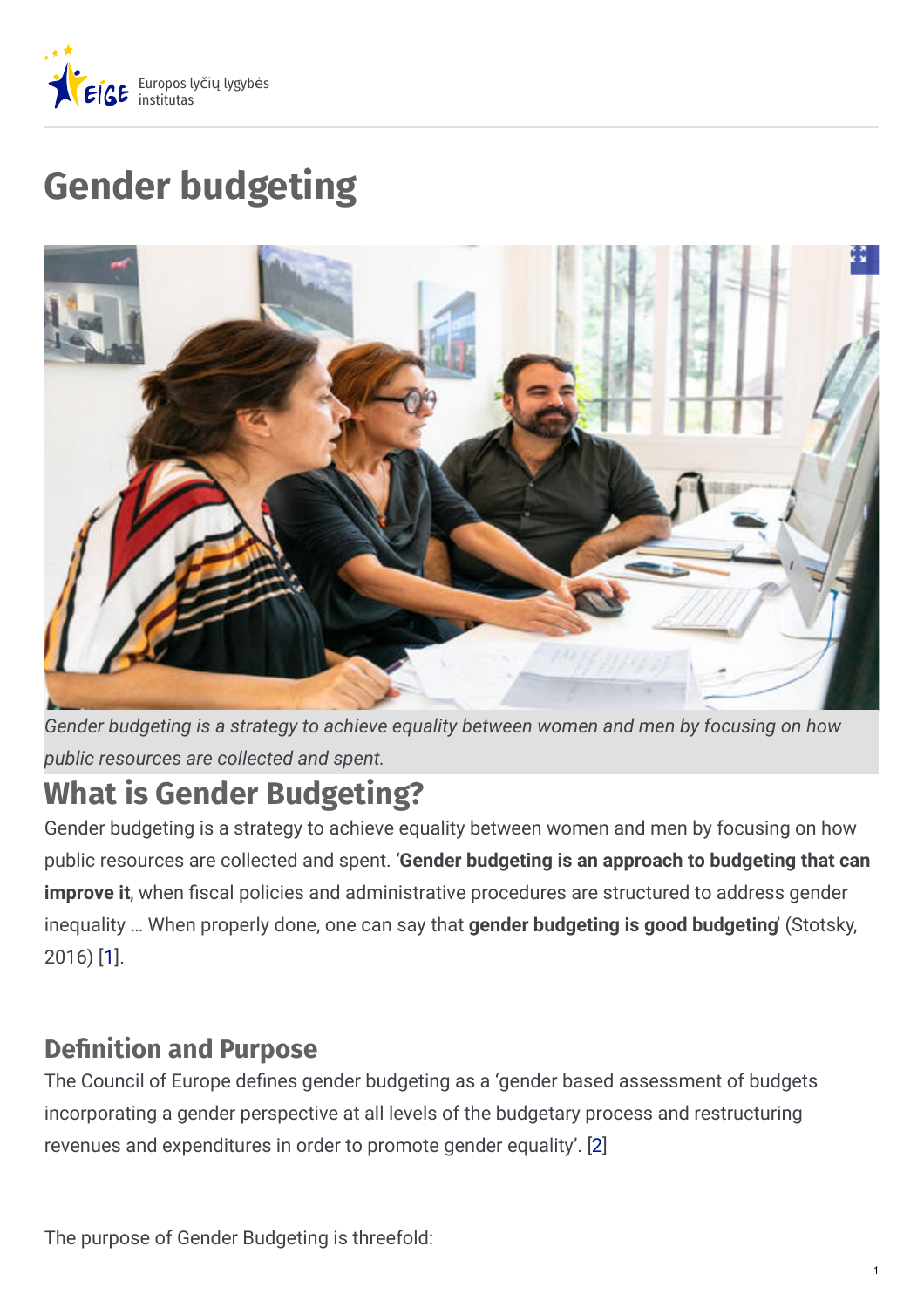- **1** to promote accountability and transparency in fiscal planning;
- to increase gender responsive participation in the budget process, for example by undertaking steps to involve women and men equally in budget preparation; **2**
- **3** to advance gender equality and women's rights.

#### **Read more about the purpose of gender budgeting**

Integrating a gender budgeting methodology into the ordinary budgetary processes allows governments to better understand how revenue and spending, and the policies guiding the budget, can have different impacts on women and men. Since gender perspectives are normally not taken into account in budgeting, budgets are

often perceived as being gender neutral. However, research shows that lack of attention to gender issues actually leads to gender blind budgets and thus to suboptimal decision-making.

Gender budgeting is grounded in gender analysis, which assesses how well a budget addresses gender gaps and reviews the actual distribution of resources between women and men, and girls and boys. Such an analysis also allows for the inclusion of key issues that are frequently overlooked in budgets and policy analyses, such as the economic effect of uneven distribution of unpaid work and its net economic effect on women, as well as the uneven distribution of resources within families. Sound gender analysis leads to good planning and budgeting for gender equality and economic growth.

Importantly, gender budgeting is about restructuring the budget to ensure that the government is using public resources in a way that can increase gender equality and thereby increase the efficiency and effectiveness of budgets and policies. This in turn helps accelerate inclusive and sustainable growth.

### **The EU legal policy framework for gender budgeting**

Gender budgeting has a firm basis in the EU commitment to gender mainstreaming expressed in the Treaty on the Functioning of the European Union [\[3](https://eige.europa.eu/lt/gender-mainstreaming/methods-tools/gender-budgeting?lang=sk#3)]. The European Parliament and the Council of the European Union have repeatedly called on the Member States to develop and implement gender budgeting.

At EU level, the European Parliament is ultimately responsible for the EU budget and the European Commission Directorate-General for Budget for its execution. EU Member States' parliaments and public administrations are responsible for their national and subnational budget cycles.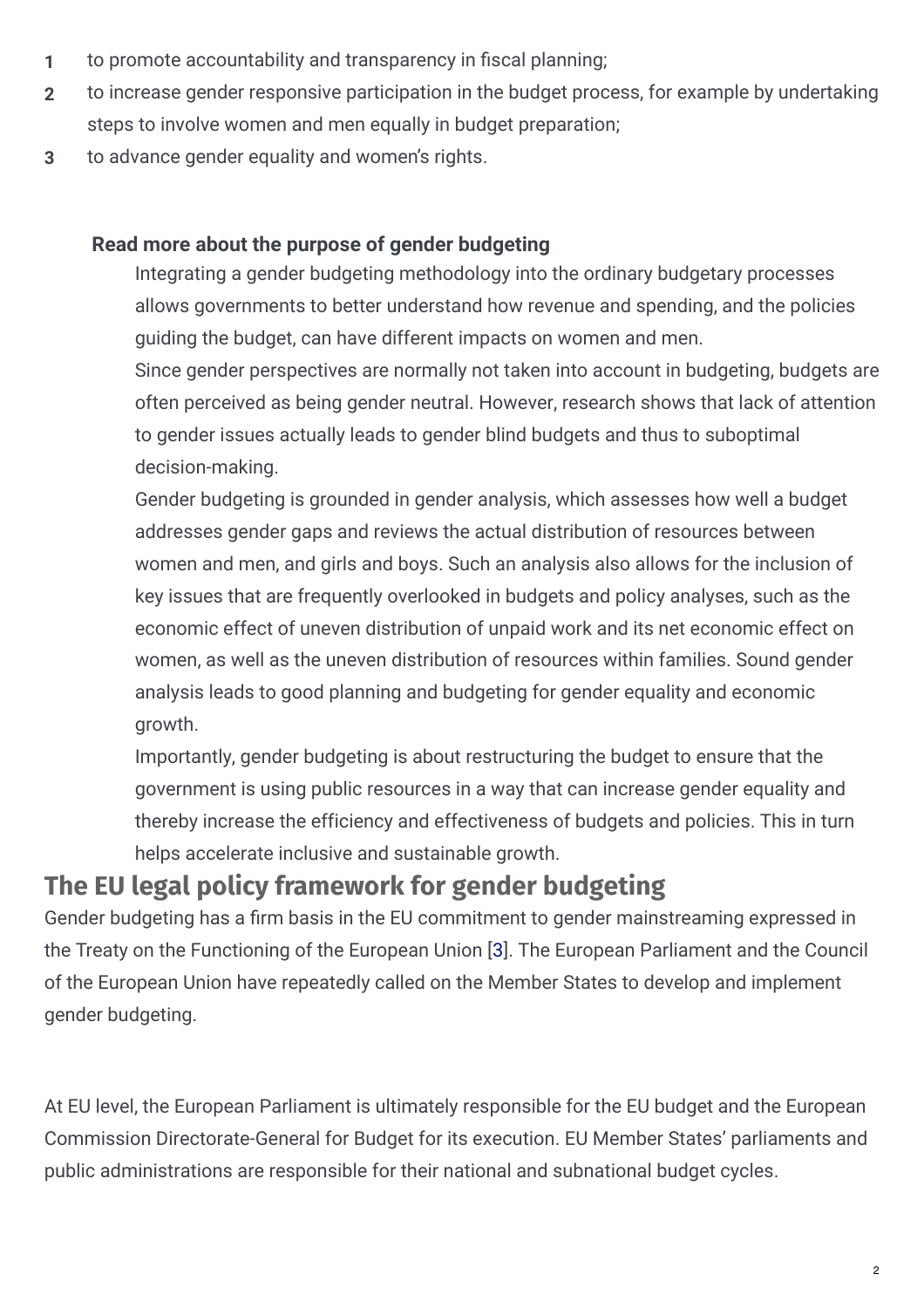### **Gender budgeting can be applied at different levels**

Gender budgeting can be applied to any type of budget system at all levels of government.

**Gender budgeting at central government level.** Introducing gender budgeting at central government level is important because budgetary decisions on both revenue and expenditure are made at this level. For practical examples on how gender budgeting has been integrated at central government level, please see the Austrian [example](https://eige.europa.eu/gender-mainstreaming/countries/austria).

**Gender budgeting at regional and local government levels.** Regional and local governments' proximity to people's everyday lives means there is potential to respond more directly to women's and men's needs when it comes to public policy and service delivery. At these levels, there is great potential to use participatory gender budgeting approaches involving the local population. For a practical example, please see the approach applied in [Andalusia,](https://eige.europa.eu/gender-mainstreaming/resources/international/methodology-using-public-budgeting-improve-gender-equality) Spain.

## **Enabling factors for gender budgeting**

Effective implementation of gender budgeting requires political commitment matched with a technical capacity for gender mainstreaming. Engaged leadership is of particular importance to ensure that gender equality is integrated into the planning and budgeting processes and that public budget revenues and expenditures benefit women and men equally.

Key enabling factors for gender budgeting include:

political will and political leadership; high-level commitment of public administrative institutions; improved technical capacity of civil servants; civil society involvement; sex-disaggregated data.

#### **Read more about the key enabling factors**

**Political will and political leadership**, demonstrated through active political commitment to promote gender equality, is the most important enabling factor. In order to achieve real progress, gender budgeting must be backed by a responsive and accountable central government. Political will can be demonstrated through raising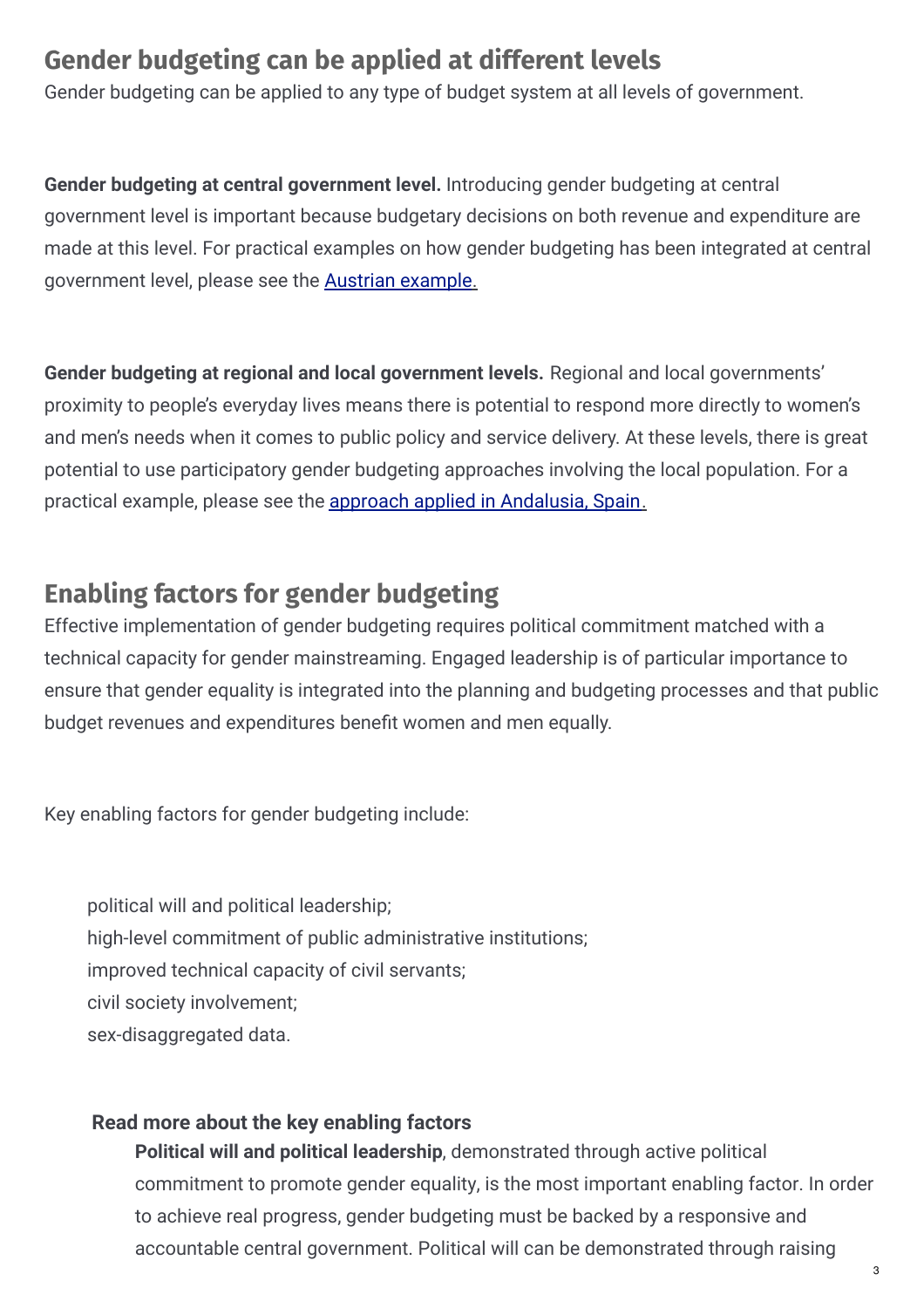awareness among key actors, such as national parliaments, political parties, regional and local assemblies and their consultative bodies. It can also be evidenced by voicing support for gender responsive budgets in public or adopting clear political guidance for gender budgeting work. Legislators can also make it mandatory to include gender perspectives into the budget and related policies.

**High-level commitment of public administrative institutions** is an important enabling factor. By issuing clear instructions for implementation and follow-up, civil servants are able to contribute to meeting the government's gender equality commitments.

**Improved technical capacity of civil servants** to implement policy and budget guidance for gender budgeting must be coupled with the public administration's political will and commitment to gender equality to ensure that ambitions and ability are matched. **Civil society** has an important role to play in ensuring that governments are held accountable for meeting international and national gender equality commitments. It can also play a crucial role in linking government to society and promoting participatory

**Sex-disaggregated data** is an enabling factor in conducting gender analyses of budgets. Therefore, national statistics and management information systems in ministries, public agencies and research institutes play a crucial role. It is also important to collect information on topics such as the distribution of unpaid work between women and men. This data is required to formulate evidence-based gender equality targets and objectives and to systematically monitor progress. The process of implementing gender budgeting will often also improve the collection of sex-disaggregated data and gender statistics. Read about sex-disaggregated data [here](https://eige.europa.eu/gender-mainstreaming/tools-and-methods/sex-disaggregated-data).

## **How does gender budgeting work?**

budgetary processes.

In order to put in place an effective implementation of gender budgeting, some common elements should be present:

analysis of budgets and policies from a gender perspective; linking gender budgeting to overall gender equality objectives; restructuring budgets and amending policies; integrating gender perspectives throughout the budget cycle; monitoring and evaluation of achievements; transparency of the budget process; participation in the budget process.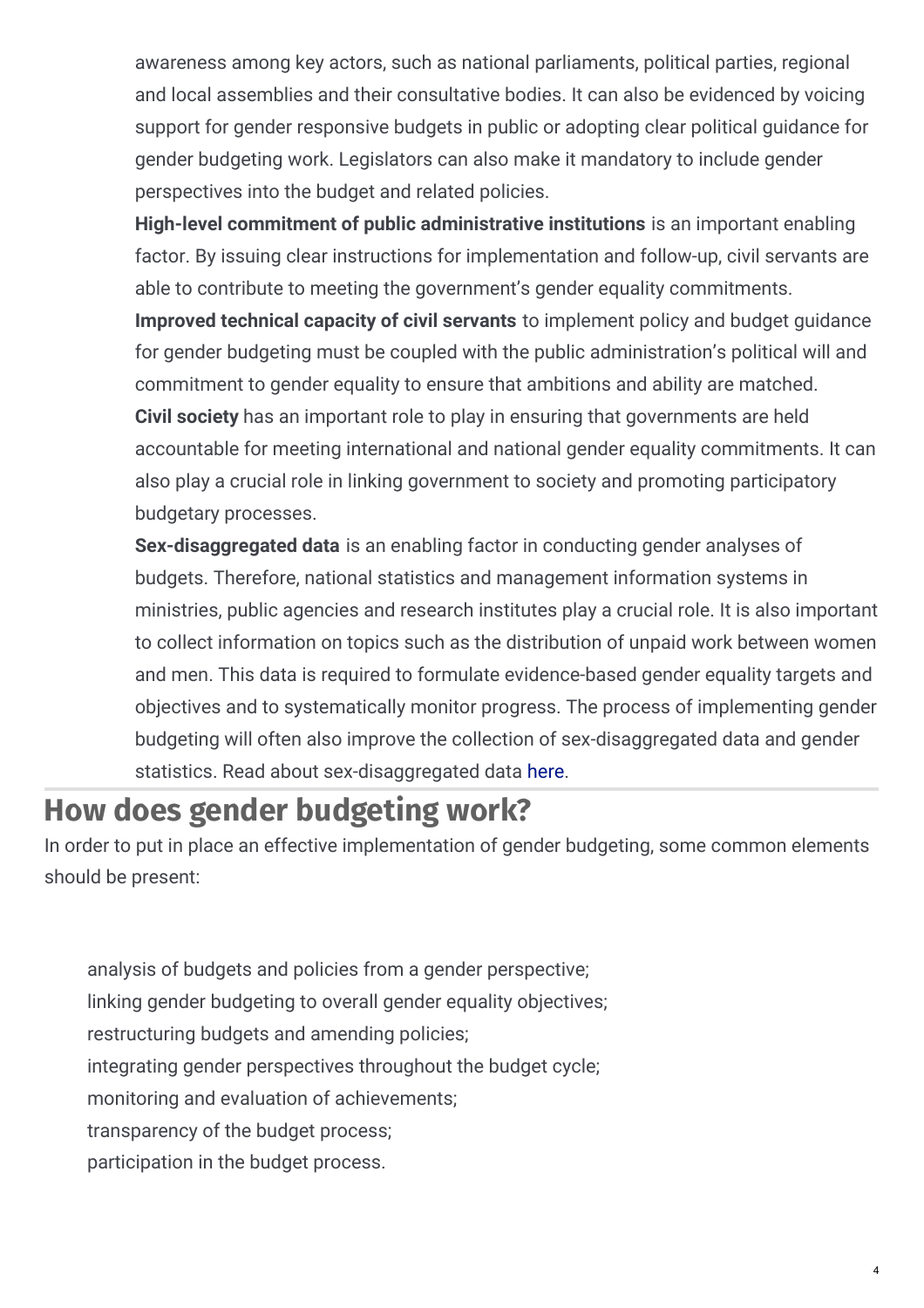#### **Read more about the preconditions for effective implementation**

**Analysis of budgets and polices from a gender perspective.** Gender budgeting starts with a gendered analysis of the budget. Gender analyses of budgets or parts of budgets help to gain an understanding and raise awareness of the gender differentiated impacts of budget allocations or revenue policies. They can highlight how public policies, combined with budget expenditures, respond to the potentially different needs of women and men.

The results of the analyses will then lay the foundation for governments to make evidencebased decisions on how to prioritise and allocate resources to reach gender equality objectives. An effective gender analysis combines an analysis of impacts on women and men with a cross-sectoral analysis including other categories such as age, socioeconomic background and ethnicity.

The main questions guiding gender analyses of budgets are as follows.

What impact do budgetary measures and related policies have on gender equality? Do budgets and related policies reduce gender inequalities, exacerbate them or leave them unchanged?

*A gender analysis of a budget can demonstrate the following:*

the degree to which the budget has addressed the needs of women and men among the target group, taking into account their gendered roles;

the challenges and barriers faced by those in the target group who have not accessed services;

the degree to which the budget has reduced, exacerbated or left unchanged gender inequalities;

the relationship (or disconnect) between stated policies, particularly gender equality policies, and budgetary decisions;

how the budget and related policies can take into account the differing participation rates of women and men in the care economy;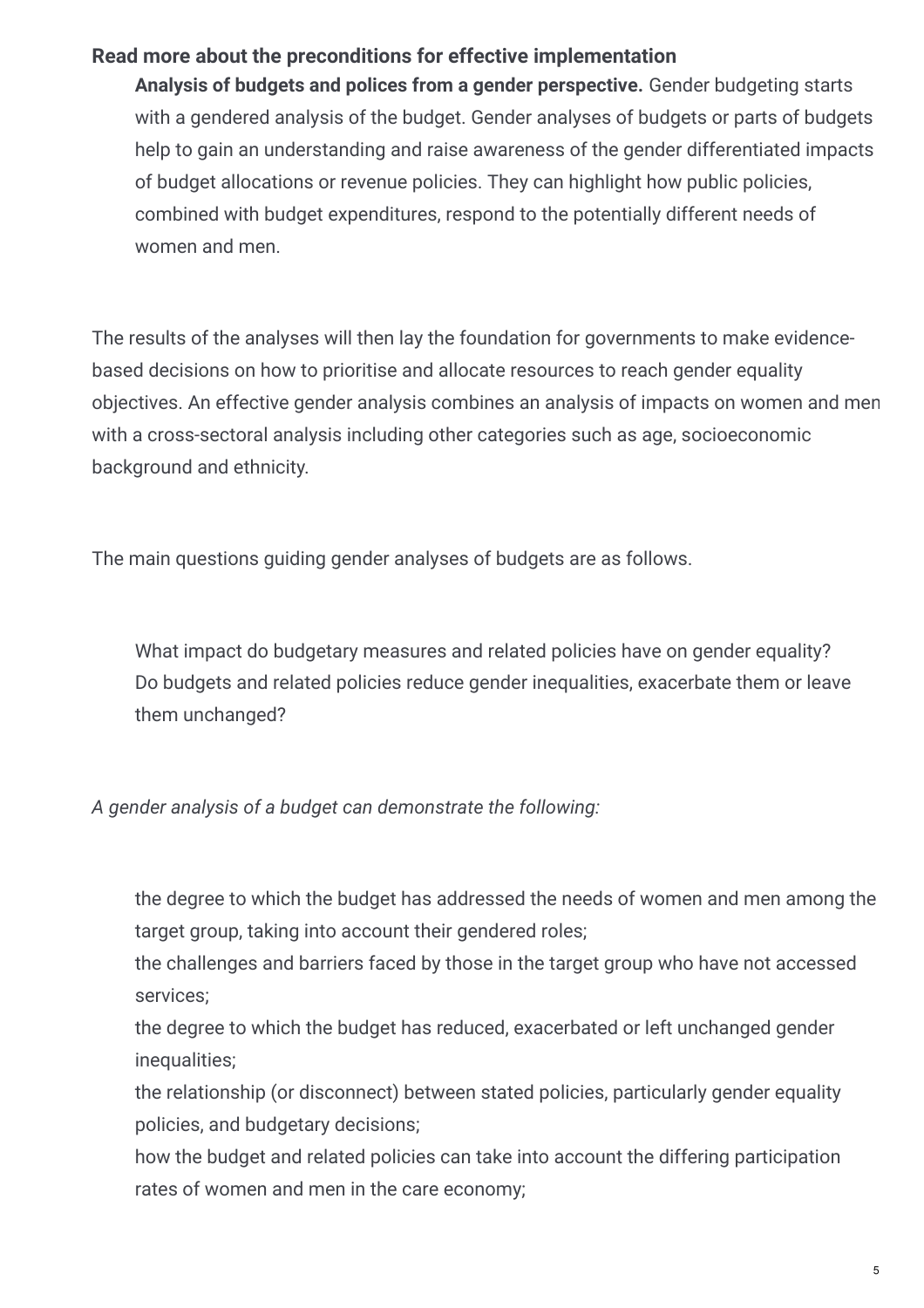what changes to budget allocations and related policies, including revenue policies, are necessary to contribute to gender equality.

There are different analytical methods, often called tools, which can be used when conducting the analysis. These include gender aware beneficiary assessments, gender aware public policy appraisal, gender disaggregated tax incidence analysis and ex-ante as well as ex-post gender impact assessments.

Finally, it is important to emphasise that integrating gender analyses into regular planning, decision-making and implementation, as well as monitoring and evaluating budget policies, is an important part of integrating them into regular budget processes. This means that conducting a gender analysis of a budget, policy or programme is not a one-time task, but should be integrated into the budget cycle to continuously inform decision-makers on how to improve budgets and related policies in order to reach gender equality.

**Linking gender budgeting to overall gender equality objectives**. Gender budgeting aims to promote gender equality. For this reason, to ensure consistency, it is important to make clear links between budget allocations and programmes and the gender equality objectives defined in overall gender equality strategies, for example national strategies and priorities and EU-level and international commitments.

**Restructuring budgets and amending policies**. Gender budgeting aims to restructure budgets and change policies in order to address existing inequalities and achieve gender equality. This means that gender budget analysis is not an end in itself. Based on evidence produced through gender analysis, the necessary changes in budget allocations and related policies need to be implemented. This way, governments can use scarce resources more efficiently and effectively while at the same time working towards promoting gender equality.

**Integrating gender perspectives throughout the budget cycle**. In the spirit of gender mainstreaming, gender budgeting should be integrated throughout the budget cycle. This means moving from isolated gender analysis to a comprehensive approach that takes into account gender perspectives in policy and budget planning, decision-making and implementation as well as in auditing, monitoring and evaluation. There are numerous well-suited instruments and methods developed for each stage of the budget process. Read more under the 'Gender budgeting approaches' section.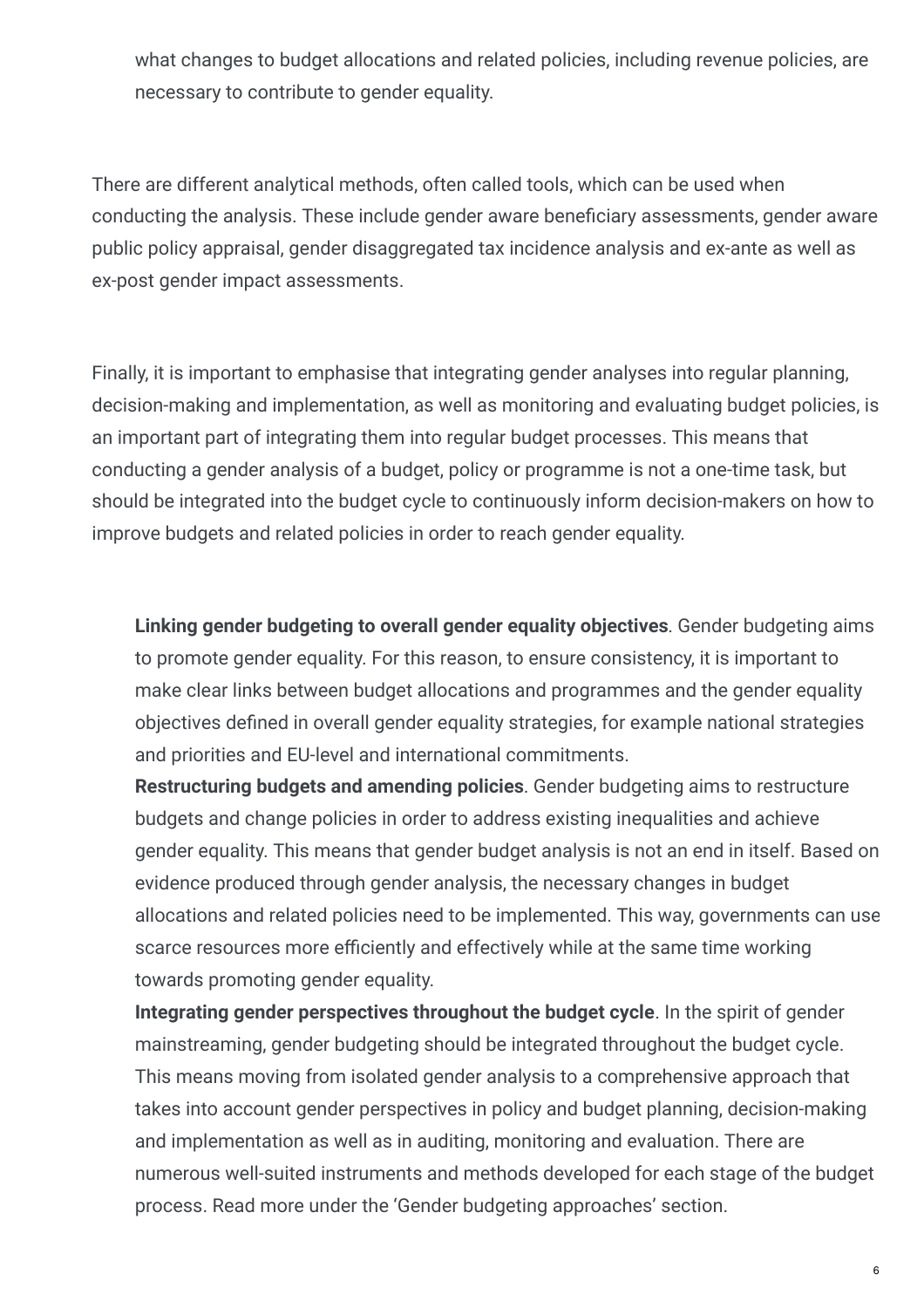**Monitoring and evaluation of achievements**. Regularly monitoring activities to assess achievements and progress towards meeting gender equality objectives is a crucial part of gender budgeting. This monitoring can either be integrated into the regular process of performance monitoring and evaluation, or there can be a separate process for tracking work on gender budgeting.

**Transparency of the budget process**. Transparency and participation are key principles of good budgeting and, inter alia, integral parts of gender budgeting. Gender budgeting work can contribute to increasing transparency and make information about budgets, and the impacts of budgets on women and men, more accessible. Regular reports produced by the public administration, for example gender budgeting reports that summarise the gender impacts of the budget and show progress, can provide valuable information to key actors such as parliament, civil society and the public at large. It can thereby increase government accountability. Civil society can also play a role in acting as a link between the public and the government when assessing the needs of different groups.

**Participation in the budget process**. Promoting equal participation in budget processes can take many forms. Gender budgeting builds on good governance and also aims to increase stakeholder participation in the process through consultations and use of data. It is worth noting here that gender budgeting in itself does not guarantee a participatory process. Targeted measures need to be applied to make the budget process inclusive.

### **Gender budgeting approaches**

International experience shows that there are many different approaches to implementing gender budgeting. The most important approaches used in different gender budgeting initiatives are:

mainstreaming gender perspectives into the whole process of public finance management; integrating gender perspectives into performance-based and programme-based budgeting; categorising budget programmes and gender analysis requirements;

linking gender budgeting and participatory budgeting;

tracking financial allocations to promote women's rights and gender equality;

applying standard gender budgeting tools such as gender aware policy and budget appraisal, gender disaggregated public expenditure and revenue incidence analysis, and gender responsive beneficiary needs assessments;

wellbeing gender budgeting;

combining gender budgeting with impact assessments.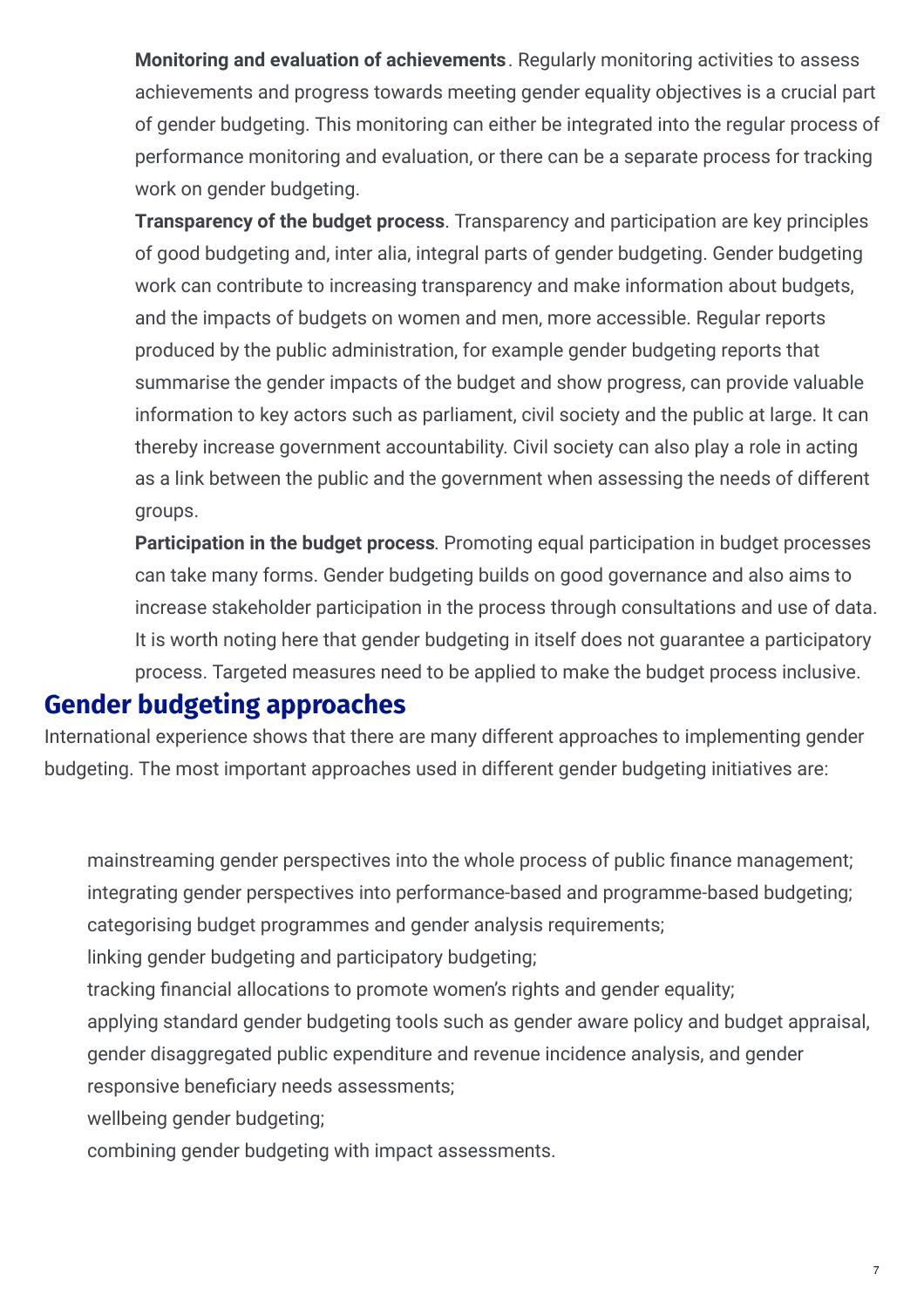These different approaches are sometimes combined. The list is not exhaustive, as many tailormade variations exist in actual gender budgeting practice.

#### **Read more about different approaches to gender budgeting**

**Mainstreaming gender perspectives into the whole process of public finance management**. This is a comprehensive approach integrating gender perspectives from strategic planning to budgeting and implementation, as well as auditing and evaluation. It reflects a full implementation according to the definition of the Council of Europe [\[4\]](https://eige.europa.eu/lt/gender-mainstreaming/methods-tools/gender-budgeting?lang=sk#4). In principle, gender budgeting can be integrated into all stages of the regular budget cycle. As such, it can be combined with the different approaches presented here, and is being applied to varying degrees in systematic gender budgeting work in Belgium, Austria Finland and Sweden, as well as more locally in Berlin and Vienna, among others. **Integrating gender perspectives into performance-based budgeting**. Reforms from lineitem budgeting towards different forms of performance-based budgeting or resultsbased budgeting offer many opportunities for integrating gender budgeting. The main approach focuses on integrating gender perspectives and gender equality priorities when defining targets, objectives, activities and indicators in order to measure them, as well as linking this strategic planning to budget allocations and having regular performance auditing, monitoring and evaluation activities to inform a new cycle of strategic planning. Examples of where this is applied include the federal level in Austria, which fully integrates gender perspectives throughout the cycle of performance-based budgeting. Sweden has also integrated gender budgeting in performance-based budgeting. Similarly, in Finland at the central level, gender perspectives are systematically applied in resource allocation and in performance-setting.

**Categorising budget programmes and gender analysis requirements**. This approach aims to identify budget programmes of particular relevance for gender equality, and to link them with the specific requirements of gender budgeting implementation. Two examples of this approach are the Belgian and Andalusian gender budgeting work.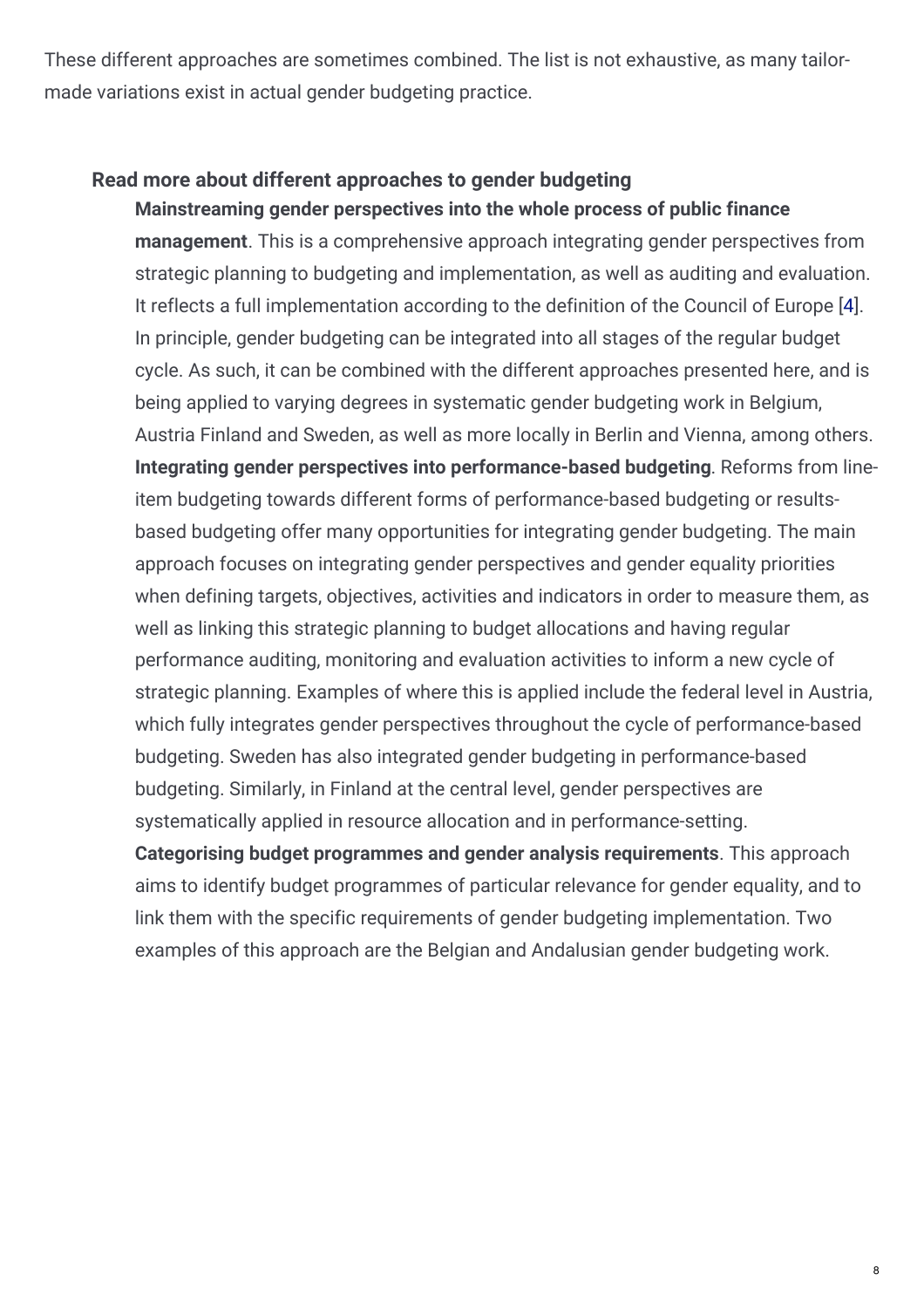**Linking gender budgeting and participatory budgeting**. There are various ways to combine participatory budgeting approaches with gender budgeting, especially at the local level. As a starting point, it is worth noting that participatory budgeting is not automatically 'gender just', and gender budgeting is not automatically participatory. Gender blind participatory budgeting actions often lead to the under-representation of women and possible gender biases in the results of participatory budget processes. A special effort is therefore needed to integrate gender perspectives into the whole participatory process. Examples of the combination of participatory budgeting and gender budgeting can be found in several German cities, for example in Berlin and Freiburg.

**Tracking financial allocations to promote women's rights and gender equality. The** approach of tracking financial allocations can take many different forms and is aimed at highlighting the amount and share of resources allocated for the promotion of women's rights and gender equality. This information, produced in the context of the regular annual budgeting, can facilitate the monitoring of budget allocations over time. As such, it is not a fully-fledged gender budgeting approach, but can be combined with other approaches.

**Applying standard gender budgeting tools**. Early on in international gender budgeting work, some standard gender budgeting tools were developed by Diane Elson and other gender budgeting pioneers. These standard methods include gender aware policy and budget appraisal, gender disaggregated public expenditure and revenue incidence analysis, gender responsive beneficiary needs assessments, sex-disaggregated analysis of the impact of budgets on time-use, as well as gender aware medium-term economic policy framework and gender aware budget statements. Many, but not all gender budgeting initiatives make use of these tools in one form or another.

**Wellbeing gender budgeting**. Wellbeing gender budgeting is an approach inspired by the general wellbeing approaches in economics. It has been applied in Italy at regional level (Emilia Romagna, Piedmont and Lazio), district level (Modena, Bologna and Rome) and municipal level (e.g. Modena, Forlì and Vicenza), and also in Spain (e.g. Basque country). The main focus is on directing attention towards the impact policies have on women's and men's wellbeing, in all its multiple dimensions and complexity. One of the main tools is the use of a wellbeing matrix, which links a list of capabilities with different institutions' (e.g. departments and units) targets.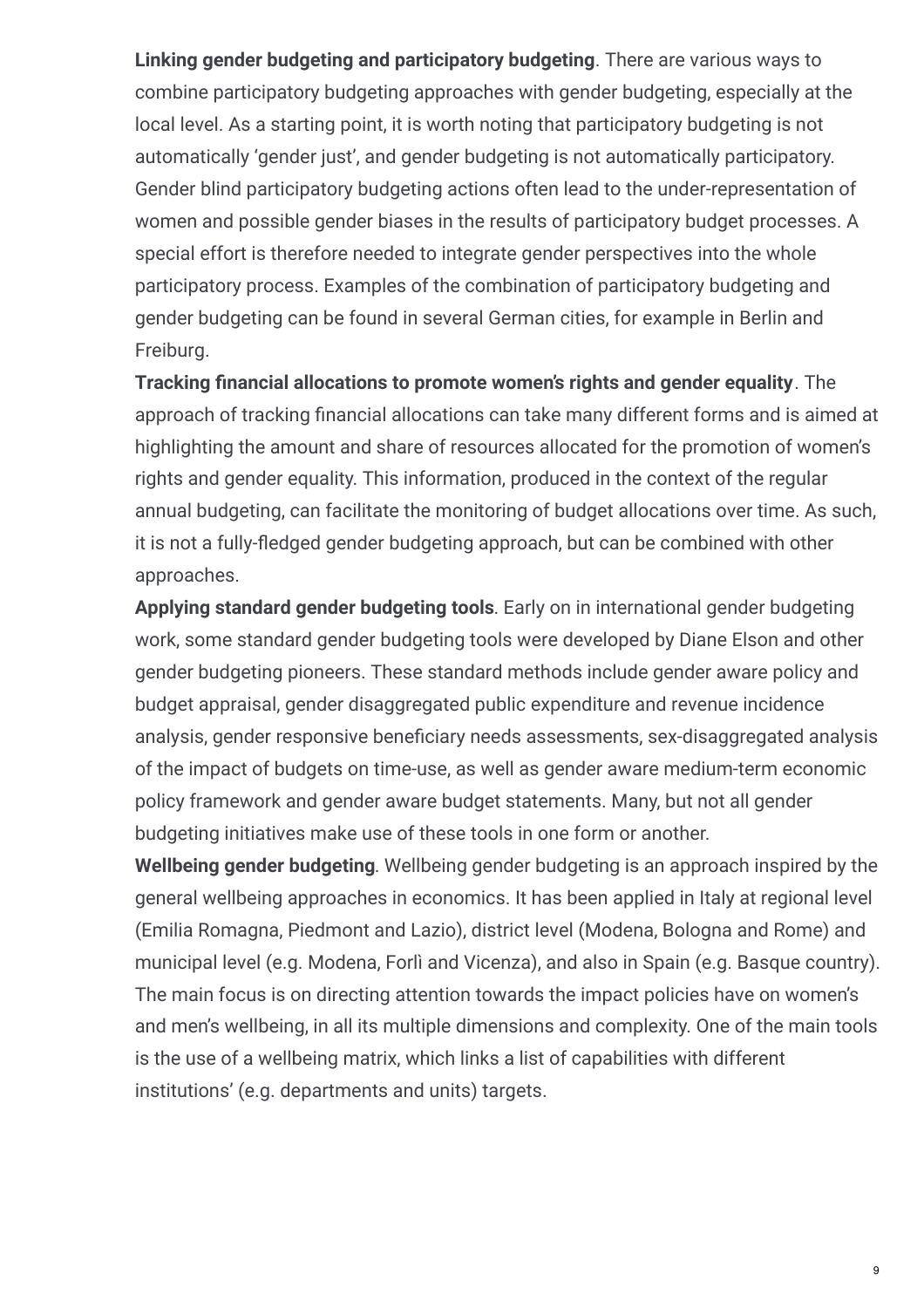**Combining gender budgeting with impact assessments**. One of the analytical tools used in several gender budgeting initiatives is an ex ante gender impact assessment of specific budget allocations (compared to ex post gender budget analysis). For example, in the case of gender budgeting in Belgium, the central budget authority performs such ex ante gender impact assessments. At the federal level in Austria, gender budgeting work is combined with a systematic approach of mandating legal gender impact assessments among other dimensions of compulsory impact assessments of new legal acts and major projects. This is seen as complementary to the performance-oriented gender budgeting approach. Spain also uses ex ante gender impact assessment tools.

## **Why is gender budgeting important? Gender budgeting is good budgeting**

'Gender budgeting is not a special approach to budgeting or even an add-on to budgeting. Rather, gender budgeting is an approach to budgeting that can improve it, when fiscal policies and administrative procedures are structured to address gender inequality and women's development needs. When properly done, one can say that **gender budgeting is good budgeting**' (Stotsky, 2016). [\[5](https://eige.europa.eu/lt/gender-mainstreaming/methods-tools/gender-budgeting?lang=sk#5)]

There are several important principles underlying a high-quality budget process. Modern standards of public financial management include principles such as performance orientation, transparency, accountability, participation, etc., that can only be applied if a gender perspective is integrated.

**Accountability.** Since an important part of gender budgeting is analysing the impact of budgets on women and men, it is also considered to be an important part of monitoring how the budget is working towards meeting gender equality goals in a country. Researchers therefore consider gender budgeting to be 'a mechanism for establishing whether a Government's gender equality commitments translate into budgetary commitments'. [\[6](https://eige.europa.eu/lt/gender-mainstreaming/methods-tools/gender-budgeting?lang=sk#6)] Applying gender budgeting will therefore make governments accountable for their gender policy commitments. Here civil society and the media play a crucial role in monitoring and holding the government accountable for their budgets. The [Women's](http://wbg.org.uk/) Budget Group in the United Kingdom is a good example of this.

**Transparency.** If applied in a systematic manner, gender budgeting can contribute to increasing participation in the budget process and thereby also increase transparency. Increased participation in the budget process can be achieved by establishing a practice of public consultation and participation in budget preparation, or of public participation in monitoring the budget.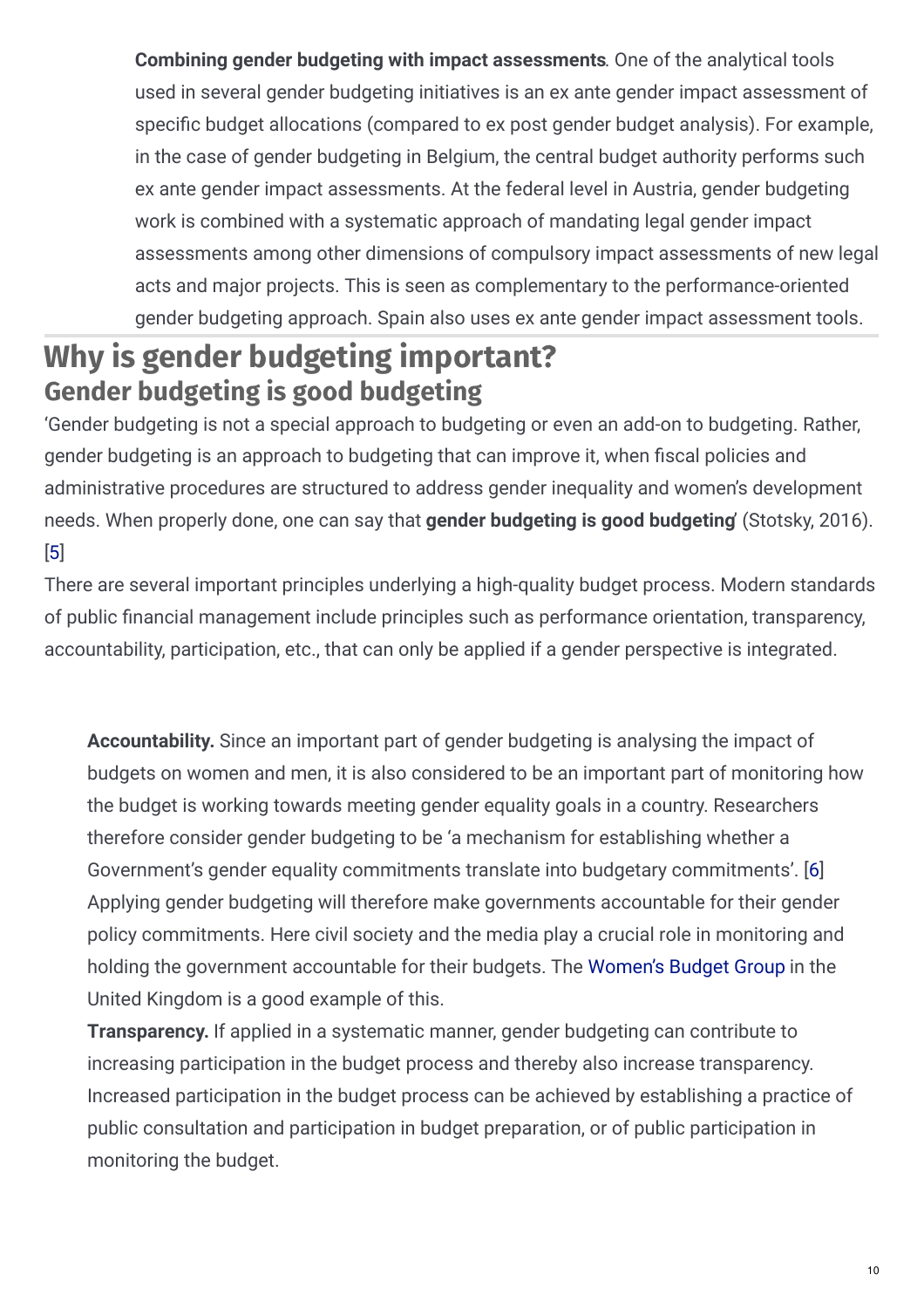**Performance and results orientation.** Results-based budgeting brings strategic planning and public finance management closer together by linking policy targets and objectives more closely with budgets. This is done by defining targets, objectives and activities and establishing a functioning monitoring system based on performance indicators to measure progress towards reaching the objectives. A true performance-oriented approach only happens when gender budgeting is integrated in performance budgeting. This is because gender budgeting provides evidence on performance from gender perspectives that will promote the most effective and efficient allocation of resources and implementation of policies.

**Effectiveness.** Gender budget analysis contributes to improved information on the potentially different situations and needs of women and men, as well as on distributional effects and the impact of resources on women and men. Thus, gender budgeting provides the basis for better and more evidence-based decision-making. This in turn contributes to ensuring that public funds are being used more effectively.

## **Gender Budgeting is a condition for sustainable and inclusive growth in the European Union**

Gender equality is not just a fundamental human right: achieving gender equality also brings tremendous socioeconomic benefits. Several studies have shown that reducing gender inequality has many positive effects and leads to higher growth rates, healthier children, improved labour productivity and a more responsive government. [\[7](https://eige.europa.eu/lt/gender-mainstreaming/methods-tools/gender-budgeting?lang=sk#7)] Thus, gender responsive budgets, and related policies, will contribute towards achieving gender equality and will simultaneously improve the population's welfare and lead to more sustainable and inclusive growth and employment.

The European Institute for Gender Equality (EIGE) has researched how improvements in gender equality can contribute to sustainable, inclusive and smart economic growth in the European Union. EIGE's e-study on the [economic](https://eige.europa.eu/gender-mainstreaming/policy-areas/economic-and-financial-affairs/economic-benefits-gender-equality) benefits of gender equality is unique in the EU context. It is the first of its kind to use a robust econometric model to estimate a broad range of macroeconomic benefits of gender equality in several broad areas such as education, labour market activity and wages. It also considers the demographic impact of such improvements.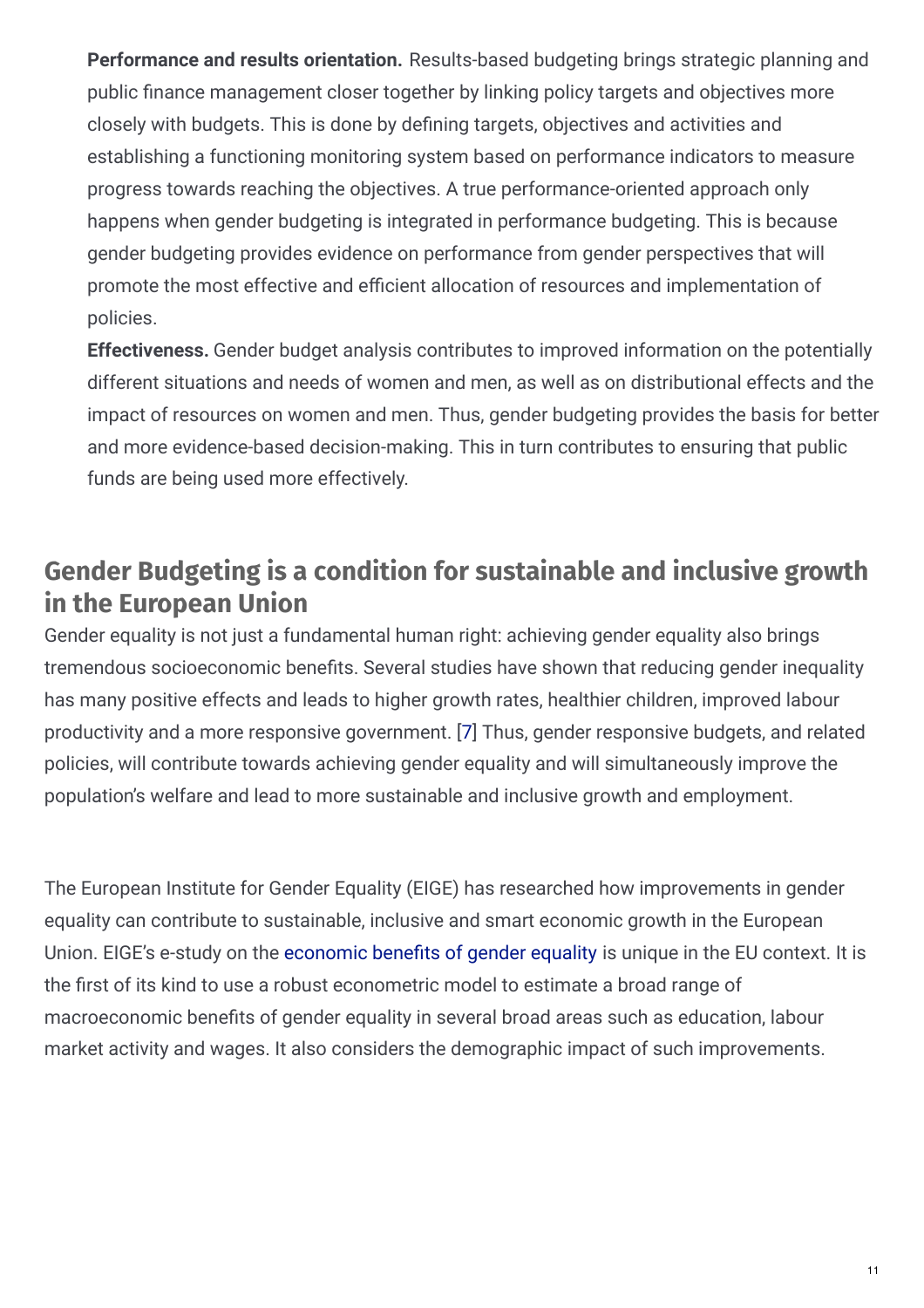

The study shows that more gender equality would lead to the following:

Between 6.3 million and 10.5 million additional jobs in 2050 due to improvements in gender equality by addressing gender segregation in educational choices and increasing the participation of women in science, technology, engineering and mathematics (STEM), with about 70 % of these jobs taken by women.

An increase in employment productivity and in the potential productive capacity of the economy as a result of addressing the underrepresentation of women in sectors with skill shortages and good employment prospects such as STEM.

Positive GDP per capita impact that increases over time. In the EU, improving gender equality would contribute to an increase in GDP per capita of up to 9.6 % by 2050.

Individual gains of up to 12 % in GDP per capita by 2050 in EU Member States with lower gender equality [[8](https://eige.europa.eu/lt/gender-mainstreaming/methods-tools/gender-budgeting?lang=sk#8)] if gender equality measures were implemented.

EIGE's study puts forward evidence showing that placing gender equality at the heart of the followup strategy of Europe 2020 and other policy reforms would make the economic system inclusive, enabling women to meet their full potential, and hence benefiting women and the whole of society. This would enable the EU to achieve smart, sustainable and inclusive economic growth.

For more [information](https://eige.europa.eu/rdc/eige-publications?t=economic benefits) on the study, read EIGE's report on the empirical [application](https://eige.europa.eu/rdc/eige-publications/economic-benefits-gender-equality-european-union-report-empirical-application-model) of the model , the briefing papers [presenting](https://eige.europa.eu/gender-mainstreaming/sectoral-areas/economic-and-financial-affairs/economic-benefits-gender-equality) the findings of the study or visit the online platform with visualised results.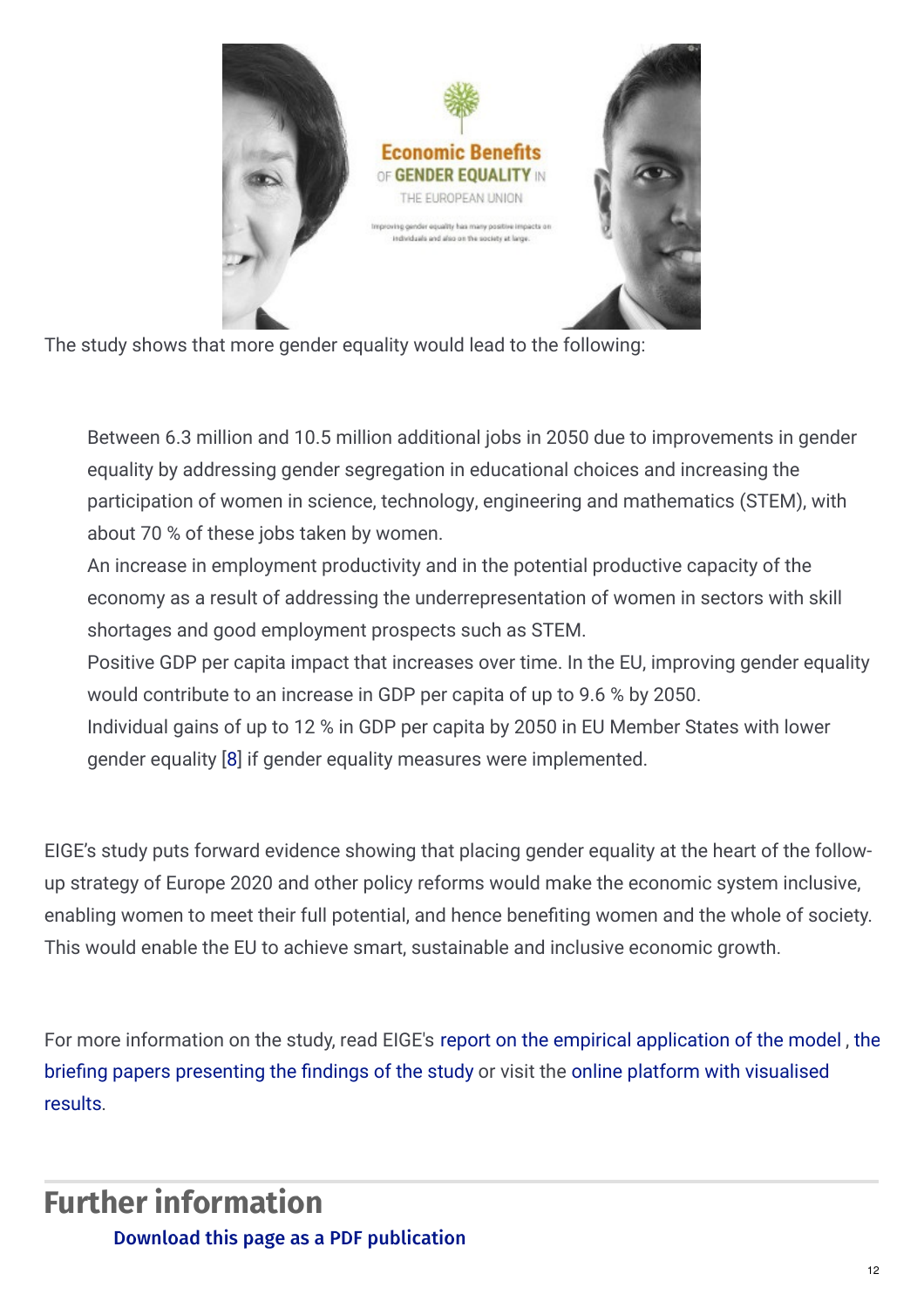#### **Footnotes**

[1] Stotsky, J. (2016), 'Gender budgeting: fiscal context and current outcomes', *International Monetary Fund working paper*, WP/16/149, Washington DC, p. 12.

[2] Council of Europe (2005), Final report of the Group of Specialists on Gender Budgeting (EG-S-GB), EG-S-GB (2004) RAP FIN; Equality Division, Directorate General of Human Rights, Council of Europe, Strasbourg, p.10 available at http://www.mpsv.cz/files/clanky/12462/GenderBudgeting-report2005\_En.pdf

[3] The Treaty on the Functioning of the European Union (formerly Treaty of Rome), together with the Treaty of the European Union (formerly Treaty of Maastricht), were amended in 2007 by the Treaty of Lisbon. The two constitute the founding Treaties of the European Union. The consolidated version of the document can be accessed at http://eur-lex.europa.eu/legal[content/EN/TXT/PDF/?uri=CELEX:12012E/TXT&from=EN.](http://eur-lex.europa.eu/legal-content/EN/TXT/PDF/?uri=CELEX:12012E/TXT&from=EN)

[4] Council of Europe (2005), Final report of the Group of Specialists on Gender Budgeting (EG-S-GB), EG-S-GB (2004) RAP FIN; Equality Division, Directorate General of Human Rights, Council of Europe, Strasbourg, p.10 available at http://www.mpsv.cz/files/clanky/12462/GenderBudgeting-report2005\_En.pdf

[5] Stotsky, J. (2016), 'Gender budgeting: fiscal context and current outcomes', *International Monetary Fund working paper*, WP/16/149, Washington DC, p. 12

[6] Sharp, R. and Broomhill, R. (2002), 'Budgeting for Equality: the Australian experience', *Feminist Economics*, Vol. 8(1), Routledge Taylor & Francis, Abingdon, p. 26

7 Stotsky, J. (2016), 'Gender budgeting: fiscal context and current outcomes', *International Monetary Fund working paper*, WP/16/149, Washington DC.

Elborgh-Woytek. K. et al. (2013) 'Women, work and the economy: macroeconomic gains from gender equity', *International Monetary Fund staff discussion note*, SDN/13/10 [\(http://www.imf.org/external/pubs/ft/sdn/2013/sdn1310.pdf](http://www.imf.org/external/pubs/ft/sdn/2013/sdn1310.pdf)).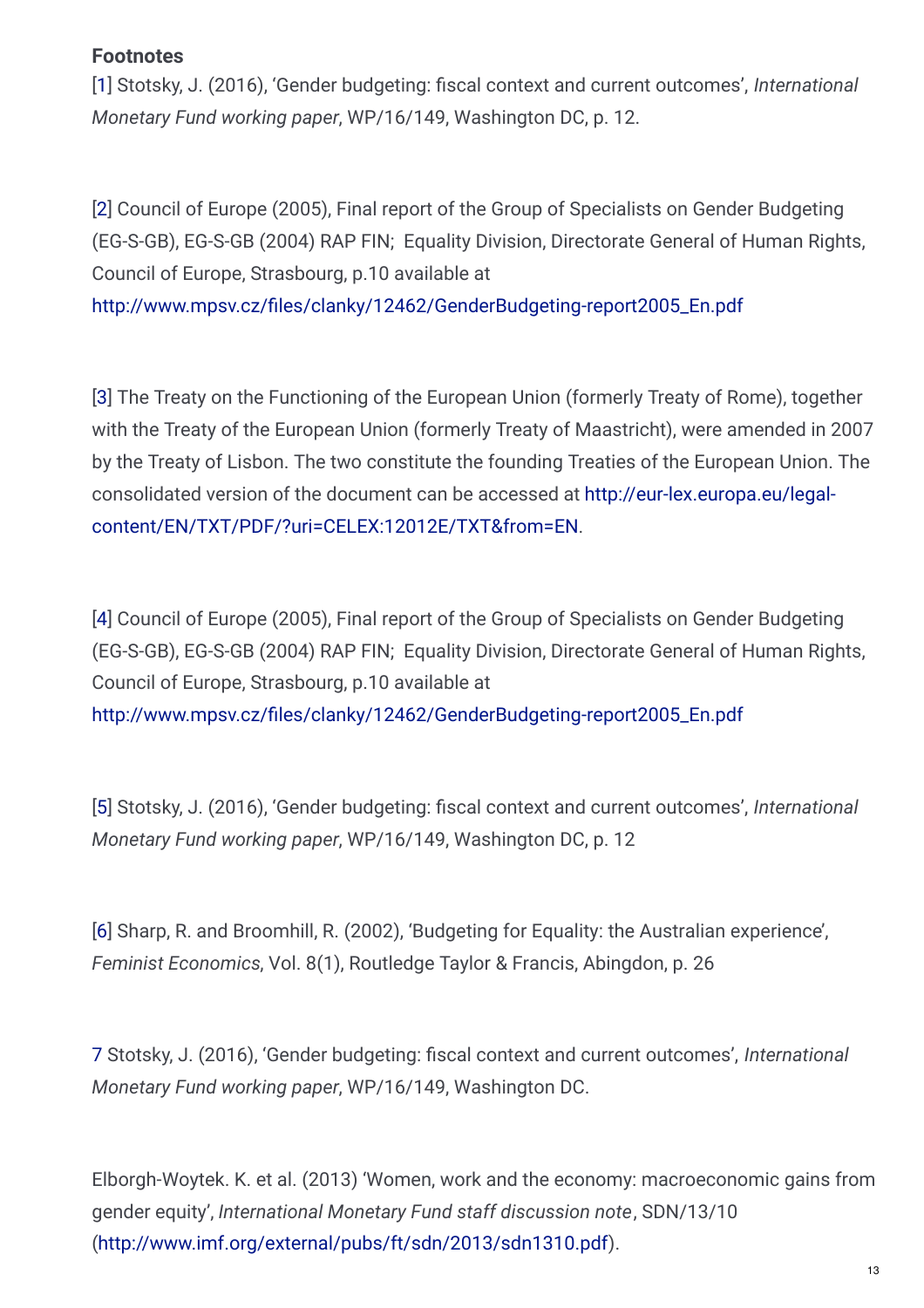8 Based on current levels of gender equality as measured by the EIGE's Gender Equality Index.

#### **Resources cited**

Council of Europe (2005), Final report of the Group of Specialists on Gender Budgeting (EG-S-GB), EG-S-GB (2004) RAP FIN; Equality Division, Directorate General of Human Rights, Council of Europe, Strasbourg, available at

http://www.mpsv.cz/files/clanky/12462/GenderBudgeting-report2005\_En.pdf

Elborgh-Woytek. K. et al. (2013), 'Women, work and the economy: macroeconomic gains from gender equity', *International Monetary Fund staff discussion note*, SDN/13/10 [\(http://www.imf.org/external/pubs/ft/sdn/2013/sdn1310.pdf](http://www.imf.org/external/pubs/ft/sdn/2013/sdn1310.pdf)).

Sharp, R. and Broomhill, R. (2002), 'Budgeting for Equality: the Australian experience', *Feminist Economics*, Vol. 8(1), Routledge Taylor & Francis, Abingdon, pp. 25-47

Stotsky, J. (2016), 'Gender budgeting: fiscal context and current outcomes', *International Monetary Fund working paper*, WP/16/149, Washington DC.

#### **Other resources**

Addabbo, T. (2016), 'Gender budgeting in the capability approach — From theory to evidence', in Campbell, J. and Gillespie, M. (eds) (2016), 'Feminist economics and public policy: reflections on the work and impact of Ailsa McKay', *IAFFE advances in feminist economics*, Routledge Taylor & Francis, Abingdon, pp. 55-60.

Addabbo, T., Gunluk-Senesen, G., O'Hagan, A. (2015), 'Gender Budgeting: insights from current methodologies and experiences in Europe', *Politica Economica*, Vol. XXXI(2), pp. 125- 134.

Elson, D. (2016), 'Gender budgeting and macroeconomic policy' in Campbell, J. and Gillespie, M. (eds) (2016). 'Feminist economics and public policy: reflections on the work and impact of Ailsa McKay', *IAFFE advances in feminist economics*, Routledge Taylor & Francis, Abingdon, pp. 27-37.